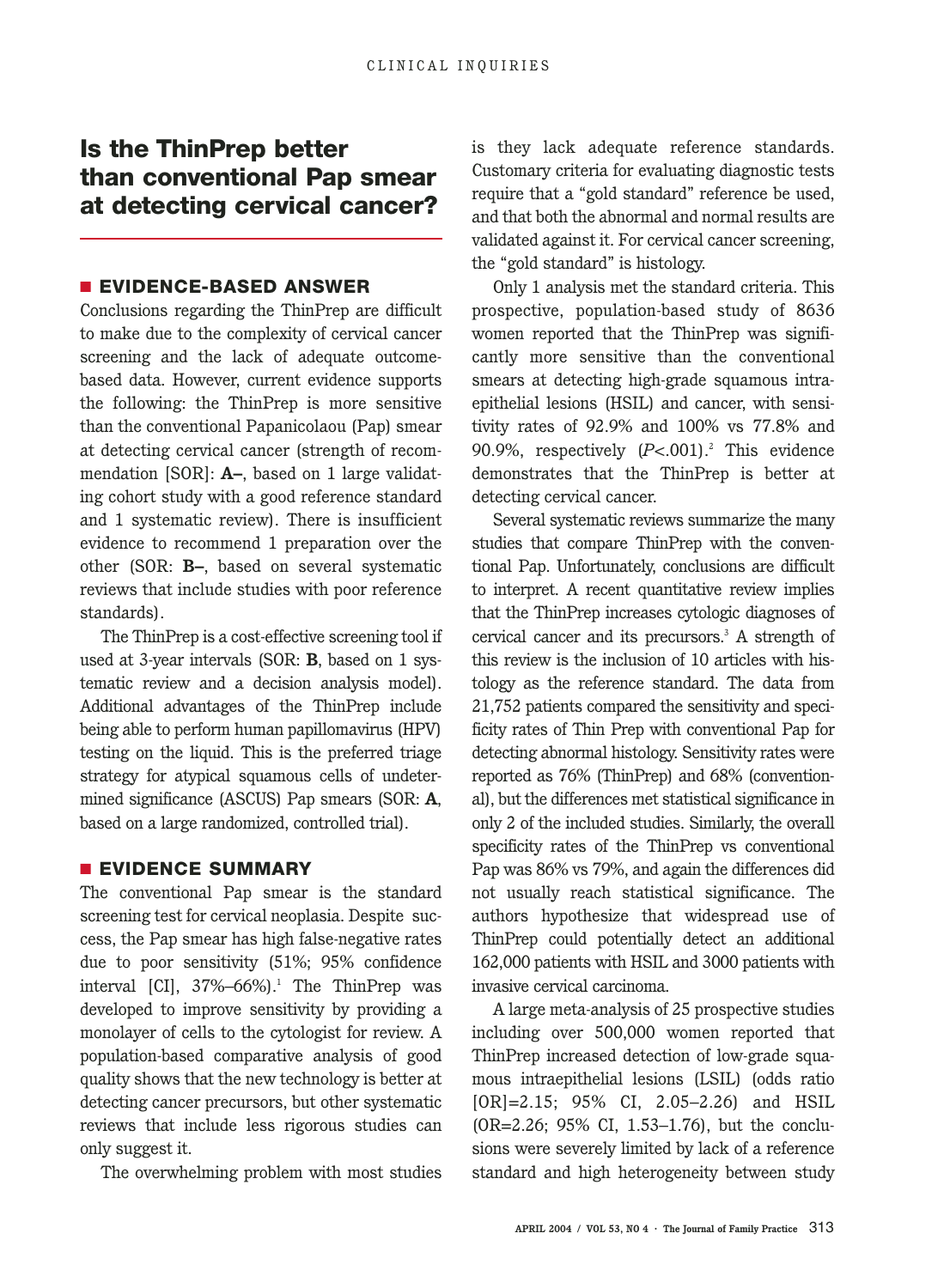### Advantages of the ThinPrep include being able to perform HPV testing on the liquid

populations.4 Another review found insufficient evidence to even judge the new test.<sup>5</sup>

A large evidence review done for the Agency for Healthcare Research and Quality (AHRQ) concluded that the quality of the available literature is poor. Two of the 3 trials reviewed had major methodological flaws that prevented an appropriate comparison of the data to show a modestly higher sensitivity of the ThinPrep.<sup>1</sup> From these reviews, we cannot recommend one technique over the other.

When evaluating a new screening test, cost is important. The AHRQ review<sup>1</sup> and a modeled cost and outcomes analysis $6$  concluded that liquidbased cytology falls within the accepted ranges of cost-effectiveness if used at 3-year screening intervals. Another computer-based model evaluated different triage strategies for ASCUS Pap smears and found that reflex HPV testing provides the same or greater life expectancy benefits and is more cost-effective.7 This strategy requires the use of liquid-based cytology. The large ALTS trial supports the use of liquid-based cytology because it has shown HPV testing in patients with ASCUS decreases the need for colposcopy.8 Ultimately, when deciding which Pap test is better, many things in addition to sensitivity must be considered.

### ■ **RECOMMENDATIONS FROM OTHERS**

The US Preventive Services Task Force concludes that the evidence is insufficient to recommend for or against the routine use of new technologies to screen for cervical cancer. They acknowledge that ThinPrep may have improved sensitivity over conventional Pap smears but may possibly have lower specificity. The Task Force notes that ThinPrep could be cost-effective with longer screening intervals and can be helpful for the management of ASCUS.<sup>9</sup>

No current screening guidelines specifically recommend newer Pap test technologies in favor of conventional Pap tests. These associations include American Cancer Society, American Academy of Family Physicians, American College of Preventive Medicine, and American College of Gynecology.

*Camille Andy, MD, Moses Cone Family Medicine Residency Program, Greensboro, NC; Linda F. Turner, MSLS, MAHEC Health Sciences Library, Asheville, NC* 

#### ■ **CLINICAL COMMENTARY**

### **ThinPrep's high sensitivity and viral typing may be advantageous in some cases**

Because the ThinPrep is expensive and not endorsed by major medical policy groups, it is not time for family physicians to switch to the ThinPrep en masse*.* However, I think 2 groups will be looking carefully at this technology.

First, in settings where annual follow-up is unreliable or impractical, the ThinPrep's high sensitivity will definitely be advantageous. Second, physicians who want to use HPV-based colposcopy guidelines will appreciate the ThinPrep's viral typing capabilities, although the unresolved issue of screening frequency will remain a problem. Advertising pressures, advocacy groups, and payer response will also shape this ongoing discussion.

*Jon O. Neher, MD, Valley Medical Center Family Practice Residency, Renton, Wash*

#### **REFERENCES**

- 1. McCrory DC, Mather DB, Bastian L. *Evaluation of Cervical Cytology: Evidence Report Number 5, Summary*. Rockville, Md: Agency for Health Care Policy and Research; 1999. Available at: www.ahcpr.gov/clinic/epcsums/cervsumm.htm. Accessed on March 9, 2004.
- 2. Hutchinson ML, Zahniser DJ, Sherman ME, et al. Utility of liquid-based cytology for cervical carcinoma screening: results of a population-based study conducted in a region of Costa Rica with a high incidence of cervical carcinoma. *Cancer* 1999; 87:48–55.
- 3. Abulafia O, Pezzullo JC, Shere DV. Performance of ThinPrep liquid-based cervical cytology in comparison with conventionally prepared Papanicolaou smears: a quantitative survey. *Gynecologic Oncology* 2003; 90:137–144.
- 4. Bernstein SJ, Sanchez-Ramos L, Ndubisi B. Liquid-based cervical cytologic smear study and conventional Papanicolaou smears: A meta-analysis of prospective studies comparing cytologic diagnosis and sample adequacy. *Am J Obstet Gynecol* 2001; 185:308–317.